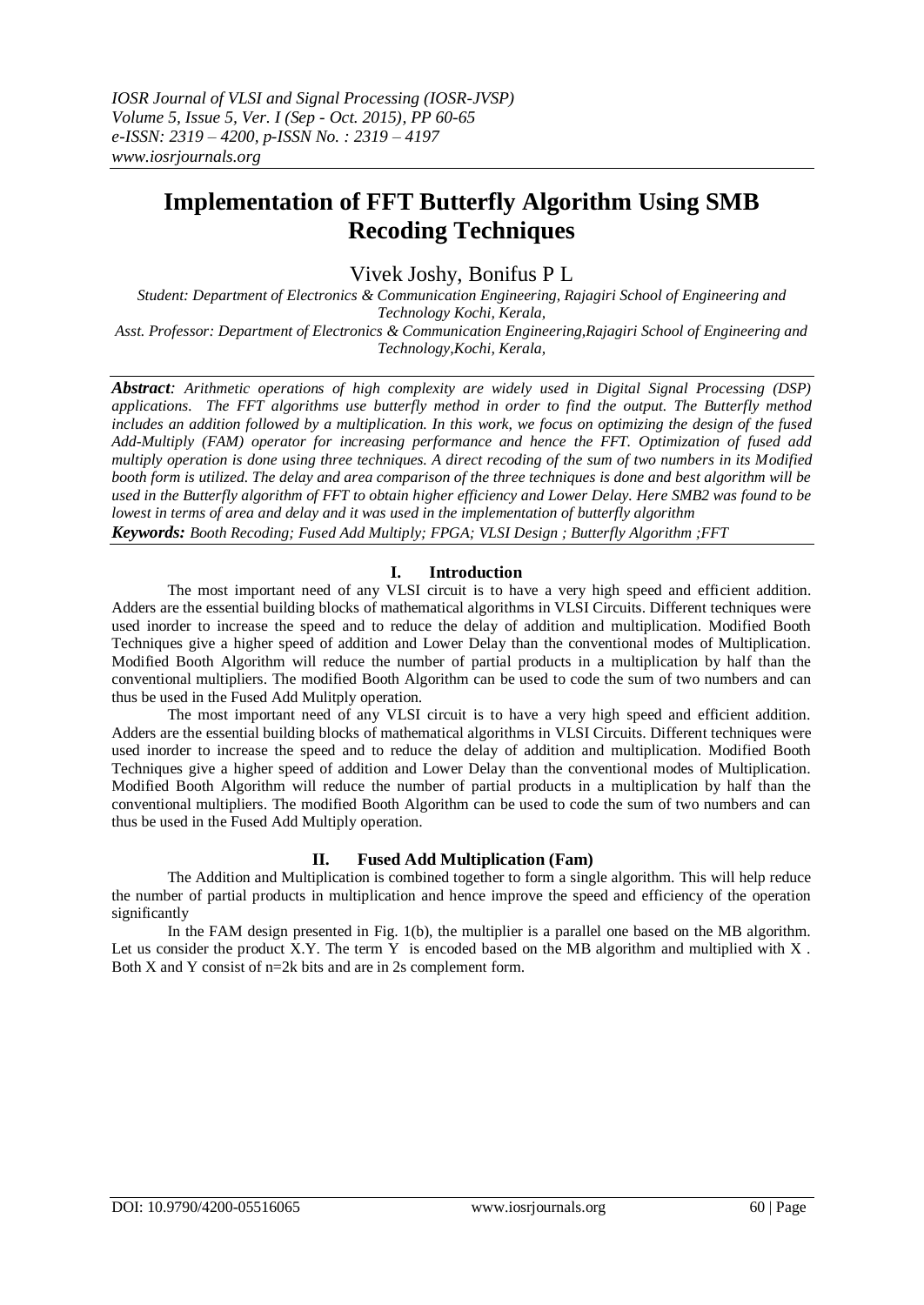

#### **III. Sum To Modified Booth Algorithm (Smb)**

In S-MB recoding technique, we recode the sum of two consecutive bits of the input  $A(a2j, a2j+1)$  with two consecutive bits of the input  $B(b2j, b2j+1)$  into one MB digit yjMB. As we observe three bits are included in forming a MB digit. The most significant of them is negatively weighted while the two least significant of them have positive weight. This signifies the need of a signed bit arithmetic in order for the signed bit multiplication.



Fig 2. SMB1 Recoding Scheme

There are many advantages for a Sum to Modified Booth recoding technique. There is no carry Ripple. This will significantly reduce the delay and power. The Delay is constant irrespective of the number of bits. There are three different schemes used in SMB recoding Techniques.



DOI: 10.9790/4200-05516065 www.iosrjournals.org 61 | Page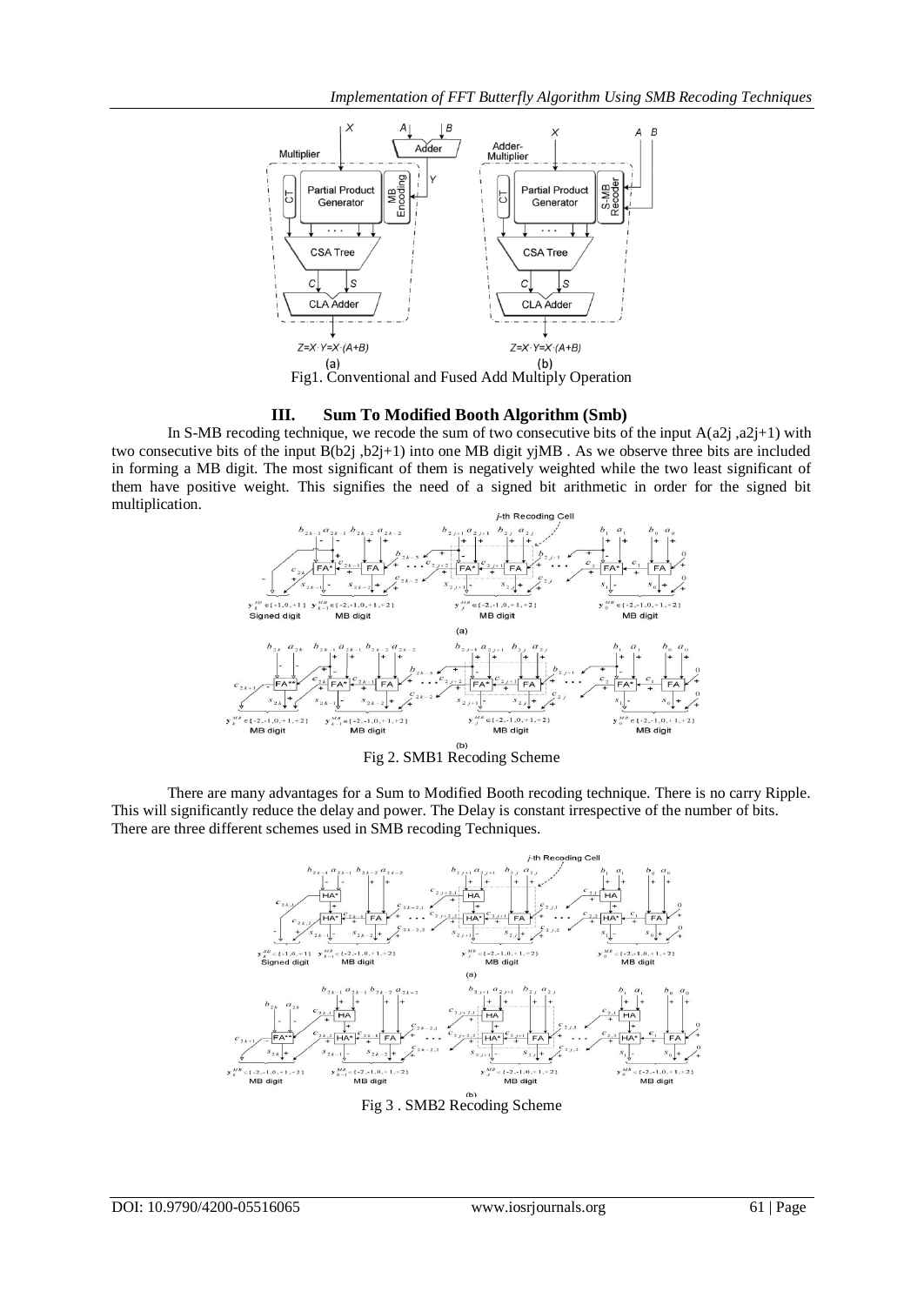

Fig 4 SMB3 Recoding Scheme

## **IV. Verilog Implementation**

The different SMB recoding Techniques were simulated in Verilog ISE.



Fig 5: Verilog Implementation

**V. Delay Comparison**



Table 1. Delay Comparison

## **VI. Fft Butterfly Algorithm**

We uses the SMB2 Recoding Technique because it has the lowest delay of all the proposed recoding techniques. It has a constant delay. The technique can be used in the implementation of FFT using the butterfly diagram as shown in the figure.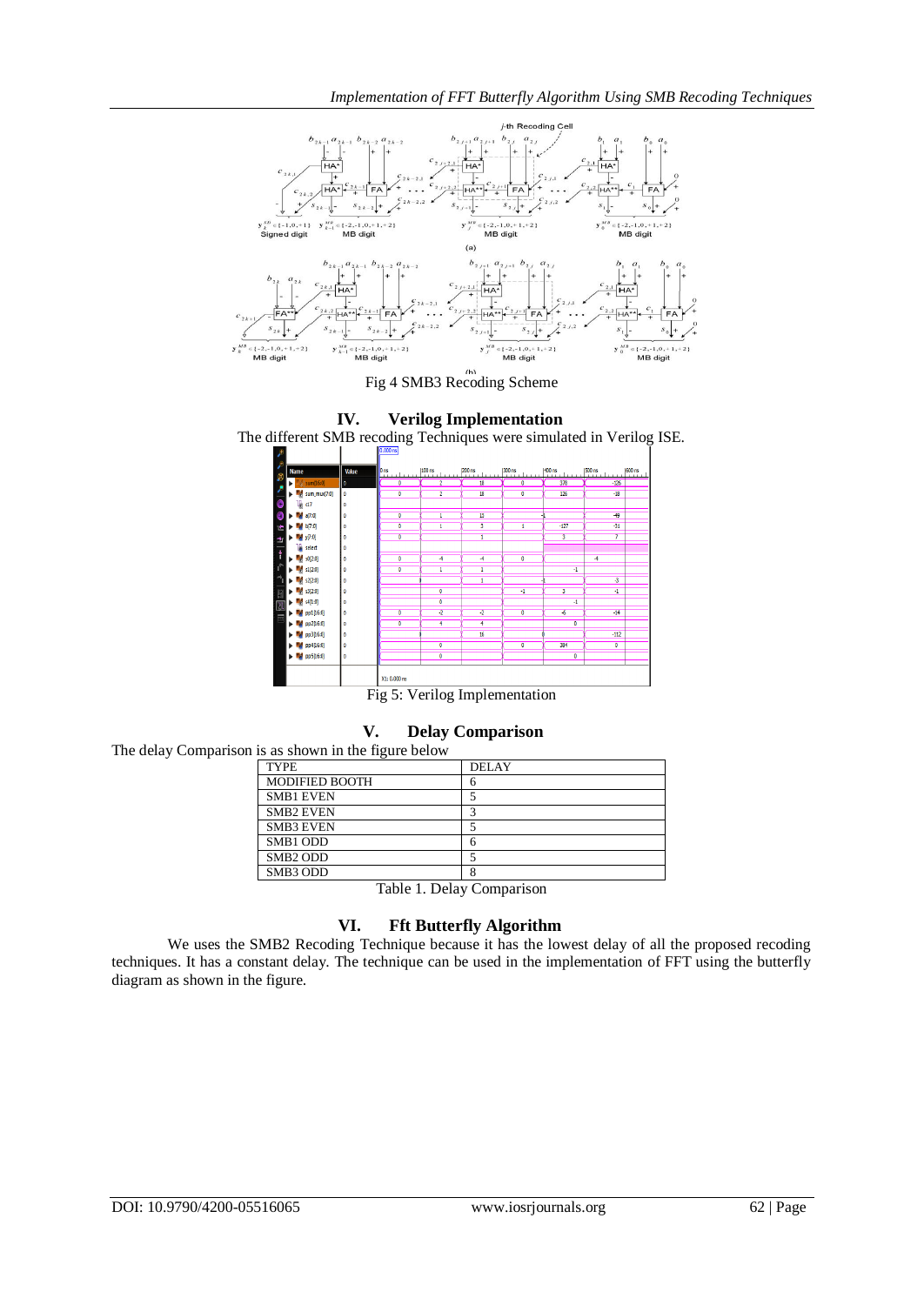

Here the values of the input is directly booth encoded by the SMB2 technique and then the twiddle factor in the FFT is chosen as the third element. The Fig.7. as per the algorithm produces real and imaginary part. The implementation of the same is done with the design shown in Fig.8. The real is produced by a full adder with a mux so that it enables the operation with negative numbers also. The second adder used is of SMB2 which produces the recoded output to the booth multiplier thus giving low delay.



Fig. 7. Implementation Of Butterfly Algorithm

The Delay comparison of the conventional method using multipliers and adders and the proposed method using the Sum to Modified Booth Recoding Technique is as shown in the table below



|                       | DELAY(ns) |
|-----------------------|-----------|
| Using multipliers and | 9.02      |
| Adders                |           |

Proposed Design 5.04 Table 2. Delay Comparison btw Conventional And Proposed Designs of FFT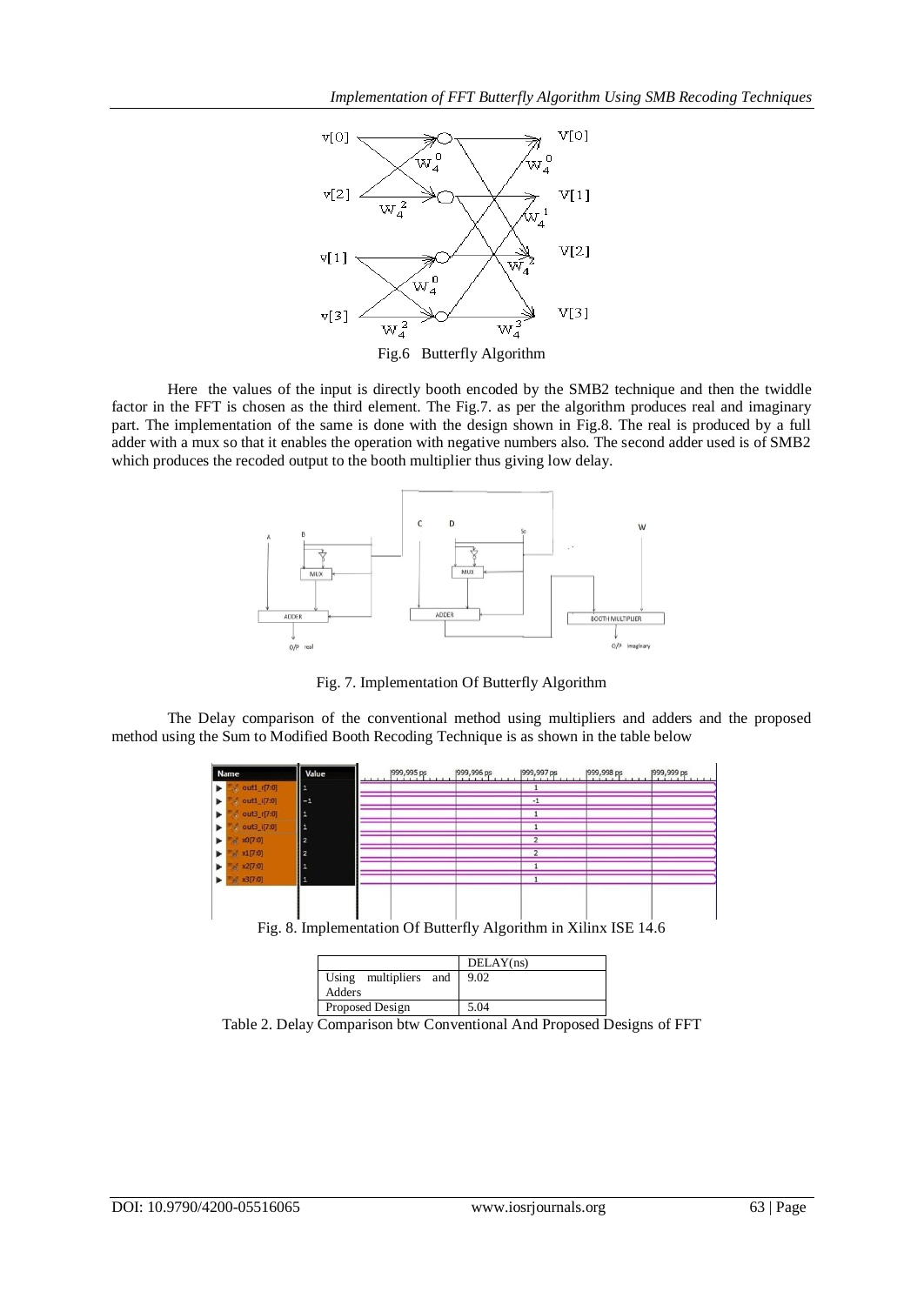

**VII. Cadence Virtuoso Implementation** The Proposed Design was then implemented in Cadence virtuoso Software.

Fig 11. Cadence Virtuoso Output

### **VIII. Conclusion**

The proposed design is an efficient technique for the implementation of FFT and similar techniques where an adder is followed by a multiplier. From the implementation we have proved that delay for the proposed design is much less than the direct implementation. The implementation has been done with the SMB2 type which has lowest and constant delay.The design has been implemented in Xilinx ISE 14.6 and Cadence virtuoso.

#### **References**

- [1] Kostas Tsoumanis, Constantinos Efstathiou, Nikos Moschopoulos, and Kiamal Pekmestzi "An Optimized Modified Booth Recoder for Efficient Design of the Add-Multiply Operator." ieee transactions on circuits and systems—I: regular papers, vol. 61, no. 4, april 2014
- [2] A. Amaricai, M. Vladutiu, and O. Boncalo, "Design issues and implementations for floating-point divide-add fused," IEEE Trans. Circuits Syst. II–Exp. Briefs, vol. 57, no. 4, pp. 295–299, Apr. 2010.
- [3] E. E. Swartzlander and H. H. M. Saleh, "FFT implementation with fused floating-point operations," IEEE Trans. Comput., vol. 61, no. 2, pp. 284–288, Feb. 2012.
- [4] S. Nikolaidis, E. Karaolis, and E. D. Kyriakis-Bitzaros, "Estimation of signal transition activity in FIR filters implemented by a MAC architecture," IEEE Trans. Comput.-Aided Des. Integr. Circuits Syst., vol. 19, no. 1, pp. 164-169, Jan. 2000.
- [5] O. Kwon, K. Nowka, and E. E. Swartzlander, "A 16-bit by 16-bitMAC design using fast 5: 3 compressor cells," J. VLSI Signal Process. Syst., vol. 31, no. 2, pp. 77–89, Jun. 2002.